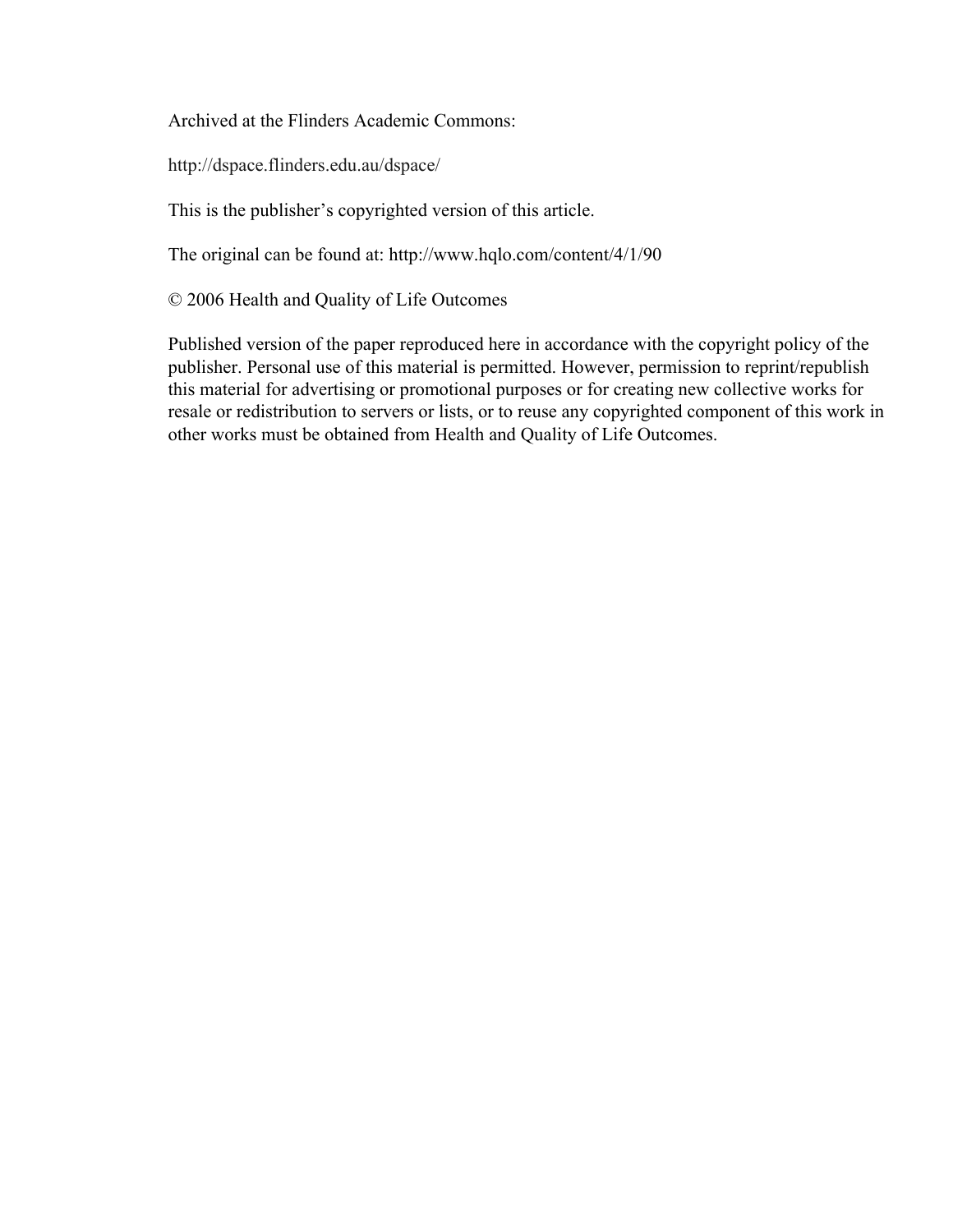# **Health and Quality of Life Outcomes**

Research **[Open Access](http://www.biomedcentral.com/info/about/charter/)**

# **A pilot Internet "Value of Health" Panel: recruitment, participation and compliance**

Ken Stein<sup>\*1</sup>, Matthew Dyer<sup>1</sup>, Tania Crabb<sup>1</sup>, Ruairidh Milne<sup>2</sup>, Alison Round<sup>1</sup>, Julie Ratcliffe<sup>3</sup> and John Brazier<sup>3</sup>

Address: 1Peninsula Technology Assessment Group, Peninsula Medical School, University of Exeter, Noy Scott House, Barrack Road, Exeter, EX2 5DW, UK, 2National Coordinating Centre for Health Technology Assessment, University of Southampton, Boldrewood, Bassett Crescent East, Southampton, SO16 7PX, UK and 3Sheffield Health Economics Group, School of Health and Related Research (ScHARR), University of Sheffield, 30 Regent Court, Sheffield, S1 4DA, UK

Email: Ken Stein\* - ken.stein@exeter.ac.uk; Matthew Dyer - matthew@mdyer.net; Tania Crabb - tania@crabb5561.freeserve.co.uk; Ruairidh Milne - rm2@soton.ac.uk; Alison Round - Alison.Round@gp-L83052.nhs.uk; Julie Ratcliffe - j.ratcliffe@sheffield.ac.uk; John Brazier - j.e.brazier@sheffield.ac.uk

\* Corresponding author

Published: 27 November 2006

*Health and Quality of Life Outcomes* 2006, **4**:90 doi:10.1186/1477-7525-4-90

[This article is available from: http://www.hqlo.com/content/4/1/90](http://www.hqlo.com/content/4/1/90)

© 2006 Stein et al; licensee BioMed Central Ltd.

This is an Open Access article distributed under the terms of the Creative Commons Attribution License [\(http://creativecommons.org/licenses/by/2.0\)](http://creativecommons.org/licenses/by/2.0), which permits unrestricted use, distribution, and reproduction in any medium, provided the original work is properly cited.

# **Abstract**

**Objectives:** To pilot using a panel of members of the public to provide preference data via the Internet

**Methods:** A stratified random sample of members of the general public was recruited and familiarised with the standard gamble procedure using an Internet based tool. Health states were perdiodically presented in "sets" corresponding to different conditions, during the study. The following were described: Recruitment (proportion of people approached who were trained); Participation (a) the proportion of people trained who provided any preferences and (b) the proportion of panel members who contributed to each "set" of values; and Compliance (the proportion, per participant, of preference tasks which were completed). The influence of covariates on these outcomes was investigated using univariate and multivariate analyses.

**Results:** A panel of 112 people was recruited. 23% of those approached (n = 5,320) responded to the invitation, and 24% of respondents ( $n = 1,215$ ) were willing to participate (net = 5.5%). However, eventual recruitment rates, following training, were low (2.1% of those approached). Recruitment from areas of high socioeconomic deprivation and among ethnic minority communities was low. Eighteen sets of health state descriptions were considered over 14 months. 74% of panel members carried out at least one valuation task. People from areas of higher socioeconomic deprivation and unmarried people were less likely to participate. An average of 41% of panel members expressed preferences on each set of descriptions. Compliance ranged from 3% to 100%.

**Conclusion:** It is feasible to establish a panel of members of the general public to express preferences on a wide range of health state descriptions using the Internet, although differential recruitment and attrition are important challenges. Particular attention to recruitment and retention in areas of high socioeconomic deprivation and among ethnic minority communities is necessary. Nevertheless, the panel approach to preference measurement using the Internet offers the potential to provide specific utility data in a responsive manner for use in economic evaluations and to address some of the outstanding methodological uncertainties in this field.

Received: 04 September 2006 Accepted: 27 November 2006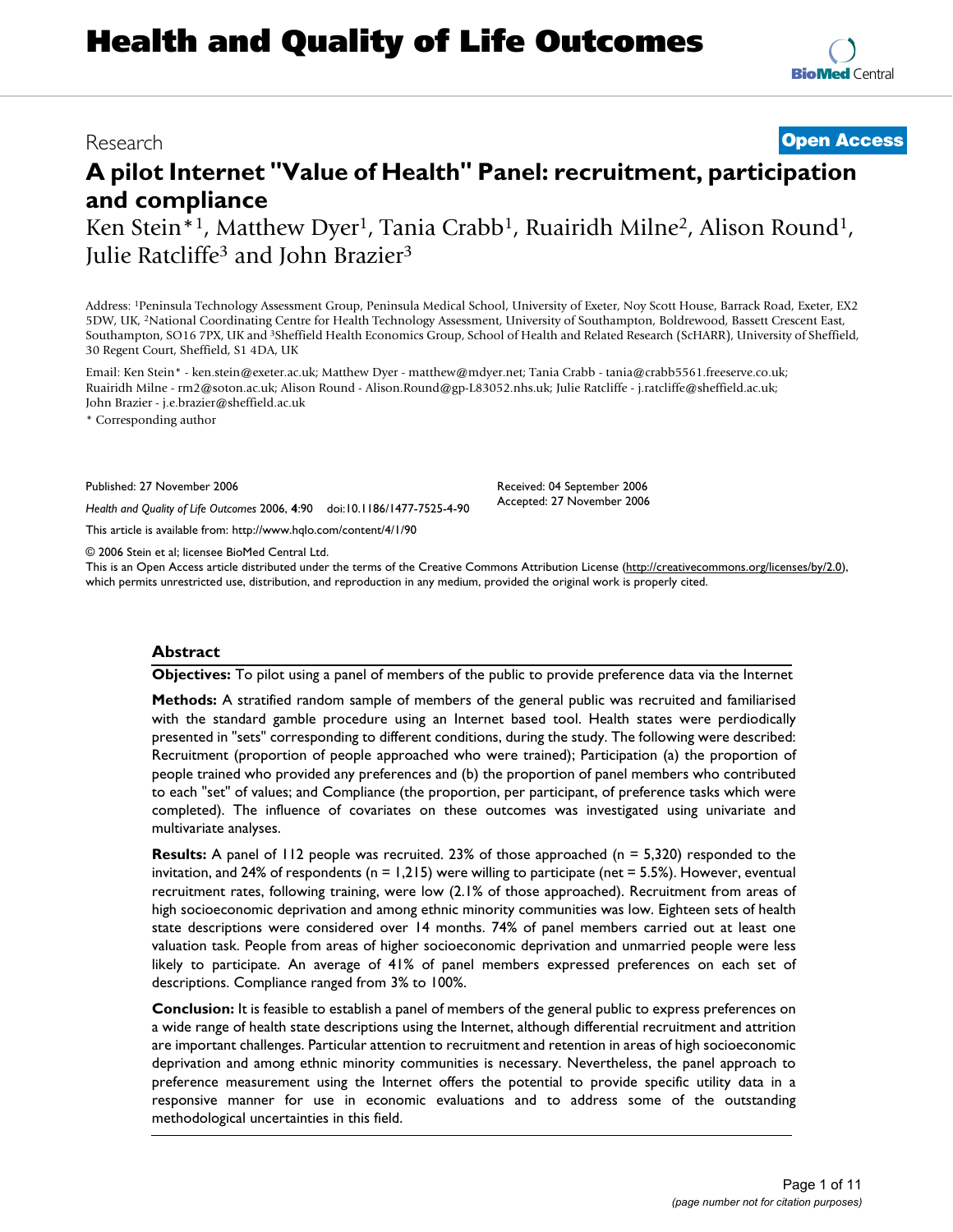Although concerns have been expressed about the use of cost utility analyses (CUA)[1,2], the number of such analyses has increased in the past ten years[3]. Guidelines in the UK and Canada, and those proposed by the Washington Panel on cost effectiveness in the USA, promote CUA where the purpose of the analysis is informing public resource allocation [4-6] The UK's National Institute for Health and Clinical Excellence (NICE) has made cost utility an explicit aspect of policy making[6]. The UK and Washington Panel reference cases suggest that the perspective for the valuation of benefits in CUA should be that of the general public[5,6]. The arguments around adopting this perspective are beyond the scope of this article, but are described elsewhere[5,7-14,14]

A wide range of approaches has been taken to obtain utility data for economic evaluations[15] Although the widespread use of standard measures such as the EQ5D and SF6D[16] may address some of this inconsistency, this approach will not be appropriate in all situations and there remains a case for developing alternative methods for obtaining health state-specific utility data. We have piloted one approach, using the Internet to obtain preferences on written health state descriptions from a "standing panel" of members of the public.

Computer-based preference elicitation tools have been available for more than 15 years [17-23] with later use of the Internet [24-28]. Many preference elicitation tools, and studies employing them, are concerned with the psychology of preference elicitation[29,30] and are therefore less concerned with selection bias than Internet-based epidemiological[31,32], behavioural[33,34] or therapeutic studies[35,36]. While Internet based research faces many of the same challenges encountered in more traditional approaches, additional concerns are legitimate, in particular: sampling and sampling representativeness, competition for the attention of respondents, and barriers to participation related to literacy or disability[37]. Reported experience varies, with some studies reporting very disappointing results for recruitment and retention[38], and others showing rates which are comparable to traditional methods[39,40]. However, despite possible exceptions[31], it seems reasonably consistent that research participants in Internet-based studies are likely to be different from those recruited by other means [41-44]. Whether these differences matter in the context of preference elicitation studies remains uncertain.

In this paper we describe recruitment and participation in the pilot panel study and discuss the potential for extension of this approach to fulfil the need for eliciting utilities from the general public for research purposes and to support the need for these values to inform allocation policy decisions.

# **Methods**

# *Recruitment and training*

We recruited panel members from a convenience sample of four UK cities: Exeter, Sheffield, Glasgow and Aberdeen. A random sample was chosen from the electoral rolls for these cities in January 2004, stratified for socioeconomic status using tertiles of the Index for Material Deprivation (IMD2000)[45]. We assumed a 15–20% response rate to the invitation to attend panel training based on the authors' previous experience with preference elicitation studies using face to face interviews and aimed for an arbitrary target sample size for the panel of 100.

Participants were invited by letter to express interest in joining the panel, accompanied with a short questionnaire seeking reasons for non-participation. Positive respondents were then invited to a three hour training session in each of the cities involved. Panel members were recruited and trained in two phases during summer and autumn 2004, involving eight training sessions.

Training sessions covered the following areas as background: research and policy making; role of modelling in estimating cost effectiveness; limitations of existing methods for utility assessment. Participants were familiarised with the standard gamble, using formats appropriate to whether the health states were considered better or worse than death, with one-to-one support from facilitators.

Health state descriptions were placed on the website for at least three weeks. Descriptions were posted on the website in sets containing different health states within the same condition (e.g. levels of severity or treatment side effects). States within a set were presented in random order. Sets included health states depicting the following diseases: congestive heart failure; eczema; hip osteoarthritis; Crohn's disease; colorectal cancer; depression; glioma; prostate cancer; insomnia; ovarian cancer; opiate abuse; and chronic obstructive pulmonary disease. Descriptions were developed using reports of quality of life using patient based disease-specific outcome measures and clinical expert opinion and presented in bullet point rather than narrative format[46].

We encouraged participants by email to provide preference values in this period and issued email reminders. Panel members who valued at least one description within the three week period were entered into a lottery for £50 Internet gift vouchers, held after each set of descriptions were taken off the Internet site. A regular newsletter was sent to participants reporting participation,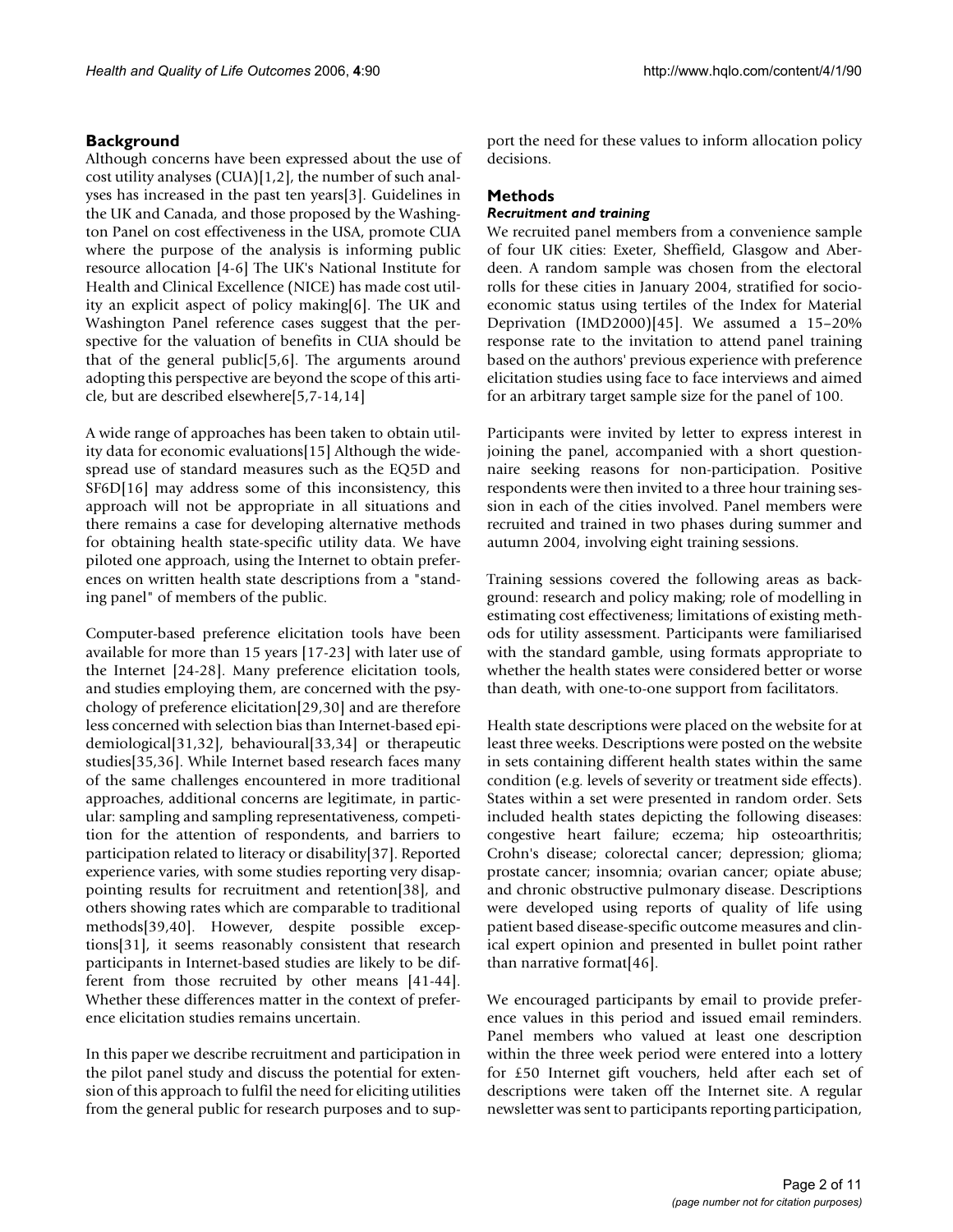results, website developments and other news regarding the project.

# *Preference elicitation*

Panel members were asked to imagine themselves in the described health state, for at least twenty years, or, if they felt their life expectancy was likely to be less than that, for the rest of their life[47] The standard gamble method was used, based on the axiomatic advantage that it reflects choices made under conditions of uncertainty[48] This was carried out using bottom-up "titration", in which respondents work through choices with increasing probability of good outcome in the gamble option. We used this approach rather than an iterative approach where responses "ping-pong" between options with high and low probabilities of worst outcome in the gamble[49] in order to overcome reported difficulties with completion of the iterative approach[46].

# *Internet site development*

The website was created in 2004 and piloted by the project team and panel members from the first phase of recruitment. It includes the standard gamble interface, information on the project, and a bulletin board for sharing questions and information on the project.

The standard gamble interface (Figure 1) has several features of interest:

- It is not possible for participants to enter responses which are fundamentally illogical e.g. preferring the gamble at a given probability of restoration of full health, but then preferring the health state of interest when this probability increases. (Do you jump right into a gamble or start with a question asking preference between perfect health and the state of interest?)

- Participants who indicate that they would take the gamble where the probability of death is 1.0 must confirm that they consider the health state description worse than being dead. They are then automatically taken to an interface which presents the options appropriately for the elicitation of negative utility values.

- As the probabilities in the risky choice change, they are represented graphically as a bag of different coloured balls, each representing the potential outcomes of full health and death.

- Participants had three possible respondes to each choices in the standard gamble: choose to remain in the described health state; choose the risky option (with varying chance of death or full health); or "uncertain". Illogical chains of response (e.g. "remain in health state", followed by "uncertain", followed by "remain in health state") were not permitted and participants were required to repeat the choice which resulted in the illogical response. Choices at

| <b>Scenario VP/15.8/087</b>                                                                                                |                                                                                                                                                                            | return to scenario list<br><b>instructions</b> |  |  |  |  |  |  |
|----------------------------------------------------------------------------------------------------------------------------|----------------------------------------------------------------------------------------------------------------------------------------------------------------------------|------------------------------------------------|--|--|--|--|--|--|
| hide scenario panel                                                                                                        |                                                                                                                                                                            |                                                |  |  |  |  |  |  |
| . It usually takes you between 30 and 60 minutes to fall asleep at night but often you lie awake for less than 30 minutes. |                                                                                                                                                                            |                                                |  |  |  |  |  |  |
| $\bullet$ Usually you sleep for $5 - 6$ hours a night.                                                                     |                                                                                                                                                                            |                                                |  |  |  |  |  |  |
| . Less than once a week your sleep is disturbed and you wake up at night                                                   |                                                                                                                                                                            |                                                |  |  |  |  |  |  |
| . You have to take medication less than once a week to help you sleep.                                                     |                                                                                                                                                                            |                                                |  |  |  |  |  |  |
|                                                                                                                            |                                                                                                                                                                            |                                                |  |  |  |  |  |  |
| eating or socialising.                                                                                                     | . During the day you sometimes lack energy and enthusiasm to get things done and less than once a week you have difficulty staying awake when driving,                     |                                                |  |  |  |  |  |  |
|                                                                                                                            |                                                                                                                                                                            |                                                |  |  |  |  |  |  |
|                                                                                                                            | Imagine a bag with red &                                                                                                                                                   |                                                |  |  |  |  |  |  |
| A: Certain Outcome                                                                                                         | <b>B: Uncertain Outcome</b><br>green balls. Choice B is<br>like taking out one ball                                                                                        |                                                |  |  |  |  |  |  |
| You will stay in this health state for 30 years (or the rest of your natural life)<br>and then die.                        | without looking.<br>You might be restored to full health reprediately, and stay that way for 30<br>violationmi eib = lted ber<br>years (or the rest of your natural life). |                                                |  |  |  |  |  |  |
|                                                                                                                            | green ball = full health<br>OR - You might die immediately.                                                                                                                |                                                |  |  |  |  |  |  |
|                                                                                                                            | If you choose choice B you have:                                                                                                                                           |                                                |  |  |  |  |  |  |
|                                                                                                                            |                                                                                                                                                                            |                                                |  |  |  |  |  |  |
|                                                                                                                            |                                                                                                                                                                            |                                                |  |  |  |  |  |  |
| A - Stay as you are                                                                                                        | <b>U-Too difficult to choose</b><br><b>B</b> - Take the chance                                                                                                             |                                                |  |  |  |  |  |  |
|                                                                                                                            | Please enter your choice from the options above                                                                                                                            |                                                |  |  |  |  |  |  |
| <b>Your Responses</b>                                                                                                      |                                                                                                                                                                            |                                                |  |  |  |  |  |  |
| Submit Your Responses<br>Previous<br>Next <b>Inch</b>                                                                      |                                                                                                                                                                            |                                                |  |  |  |  |  |  |
| chance of full health<br>15% 20%<br>0%<br>5%<br>10%                                                                        | 55% 60% 65%<br>25%<br>30%<br>45% 50%<br>70%<br>95%<br>97%<br>98%<br>99%<br>100%<br>35%<br>40%<br>75%<br>80%<br>85%<br>90%<br>969                                           |                                                |  |  |  |  |  |  |
| 100% 95% 90%<br>85% 80%<br>chance of death                                                                                 | 75%<br>70% 65% 60% 55% 50% 45% 40% 35% 30%<br>25% 20%<br>5%<br>2%<br>15%<br>3%<br>1%<br>0%<br>4%                                                                           |                                                |  |  |  |  |  |  |
| your response<br>A<br>А                                                                                                    | 8<br>B<br>B<br>R<br>B<br>B<br>B<br>B<br>$\mathbf{u}$<br>в<br>в<br>R<br>R<br>$\mathbf{u}$<br>u<br>А<br>А                                                                    |                                                |  |  |  |  |  |  |

**Figure 1** Standard gamble interface.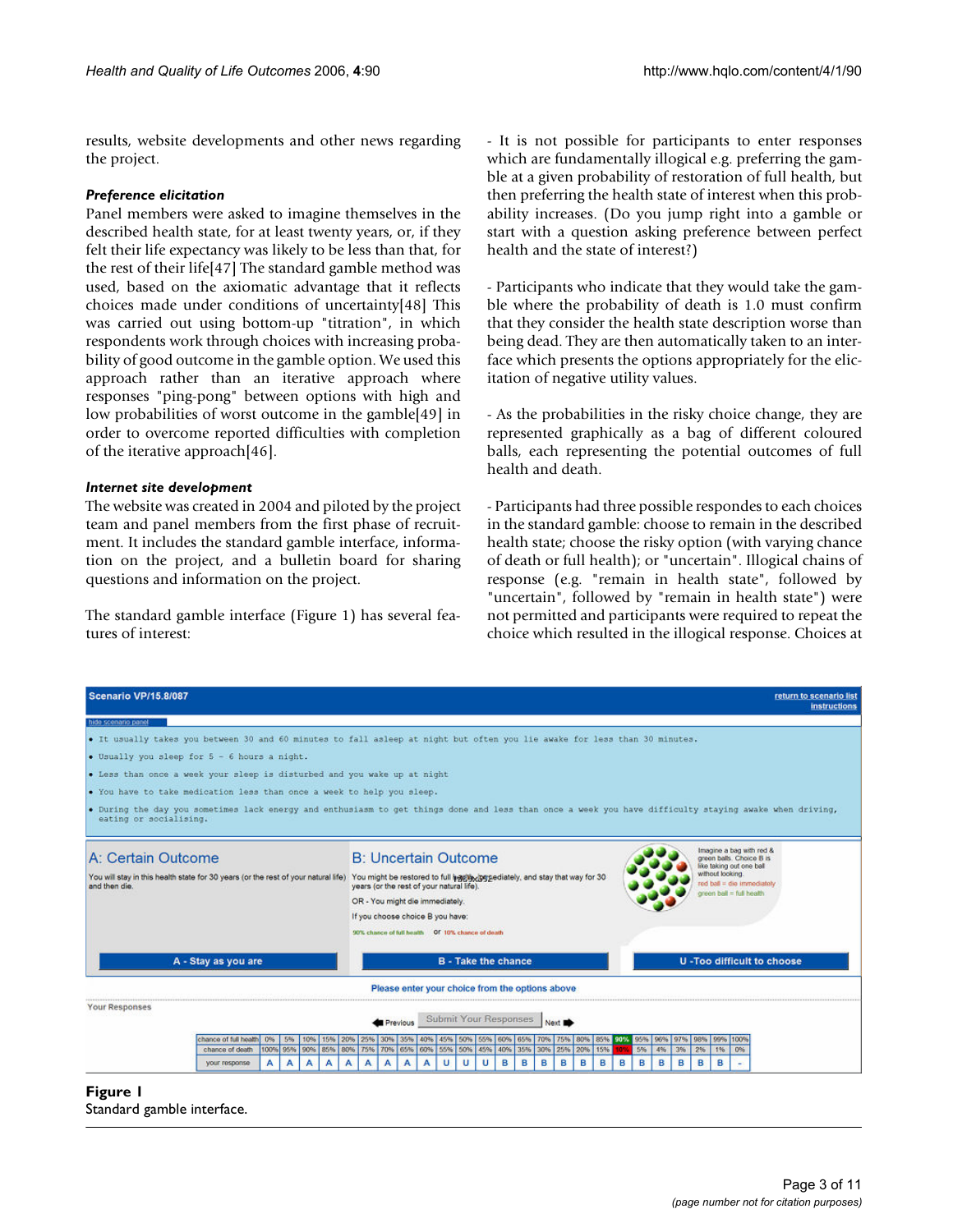all levels of risk had to be completed before the response was accepted.

- The increments for changing probability in the gamble are set at 1% between probabilities of full health of 0.95 and 1.0 in the gamble option and 5% otherwise.

Responses were downloaded into a database with automatic calculation of respondent's utility for each health state description.

# *Analyses*

Recruitment was described and the demographic characteristics of the pilot panel compared to data from the UK National Census carried out in 2001.

Completion of preference elicitation tasks was described in three ways. First, *participation by panel member*, defined as the proportion of panel members who carried out at least one valuation task during the study period. Second, for each set of health state descriptions, the proportion of panel members who responded was calculated – *participation by health state description set*. Third, for each panel member who carried out at least one valuation task (participant), we calculated *compliance*, defined as the proportion of health states valued by each participant.

Potential determinants of participation by panel member and compliance were explored through univariate and multivariate analyses using SPSS for windows version 11. Age, marital status, occupation and ethnicity were collected from panel members at recruitment. Socioeconomic status was attributed according to place of residence, using the Scottish Index of Material Deprivation (SIMD) for Aberdeen and Glasgow[50], calculated at postcode sector level and the 2004 version of the Index of Material Deprivation for Exeter and Sheffield at Lower Super Output Area (LSOA) level[51]. LSOAs contain populations of 1000–1500 people. For the purposes of the analysis, SIMD and IMD were treated as a single scale. Other variables considered were city of residence, nationality (Scottish or English) and training session.

# **Results**

## *Recruitment and retention*

Recruitment was carried out in two rounds. Initially, people in Exeter, Sheffield and Aberdeen were recruited and trained. It became clear that the target panel size would not be met from this sample and a further round of recruitment took place in Exeter and Glasgow to increase panel size. Overall, recruitment and training took about seven months. The panel carried out valuation tasks from August 2004 through March 2006, and we met our membership (n = 112) goal in November 2004. In Autumn 2004, therefore, we were recruiting new panel members while existing members were participating in valuation tasks.

Overall, 5,320 people were contacted through the electoral roll. Only 1215 (23%) of those approached responded to the initial invitation letter. Of this group, 286 (23.6%) expressed willingness to participate in the project and 112 (39% of those who agreed) attended a training session. Only people who attended a training session were considered part of the panel. Thus, the net final recruitment was 2.1% of those initially approached.

Residents from Exeter were more willing to participate (see Table 1:  $\chi^2$  = 41.18, P < 0.001) and were more willing to give reasons for declining (see Table 2:  $χ² = 12.86$ , P < 0.001) compared to residents from the other cities. Lack of Internet access was more frequently reported among respondents in cities other than Exeter ( $\chi^2$  = 62.0, P < 0.001). Lack of time and Internet access were the most common reasons given for declining the initial invitation to participate. Other reasons included illness or disability, impending travel and not reaching the intended recipient because of incorrect address details or their decease.

# *Panel member characteristics*

The age range of panel members was 18 to 79 years with mean 48 years. The panel included a higher proportion of people in middle age than the UK population as a whole, and fewer younger and older people (see Figure 2).

Table 3 shows the demographic characteristics of the panel members. There were more women (51.8%) than

#### **Table 1: Recruitment by City**

|                                               | <b>Exeter</b> | <b>Sheffield</b> | Glasgow   | Aberdeen   | <b>All sites</b> |
|-----------------------------------------------|---------------|------------------|-----------|------------|------------------|
|                                               |               |                  | N(%)      |            |                  |
| Sent invitation letter                        | 1892          | 1892             | 1000      | 536        | 5320             |
| Positive response to invitation letter        | 151(8.0%)     | 84 (4.4%)        | 29 (2.9%) | 22(4.1%)   | 286 (5.4%)       |
| Attended training i.e. joined panel           | 72 (3.8%)     | 22 (1.2%)        | 11(1.1%)  | 7(1.3%)    | 112(2.1%)        |
| Gave reasons for declining initial invitation | 263 (13.9%)   | 210(11.1%)       | 98 (9.8%) | 55 (10.3%) | 626 (11.8%)      |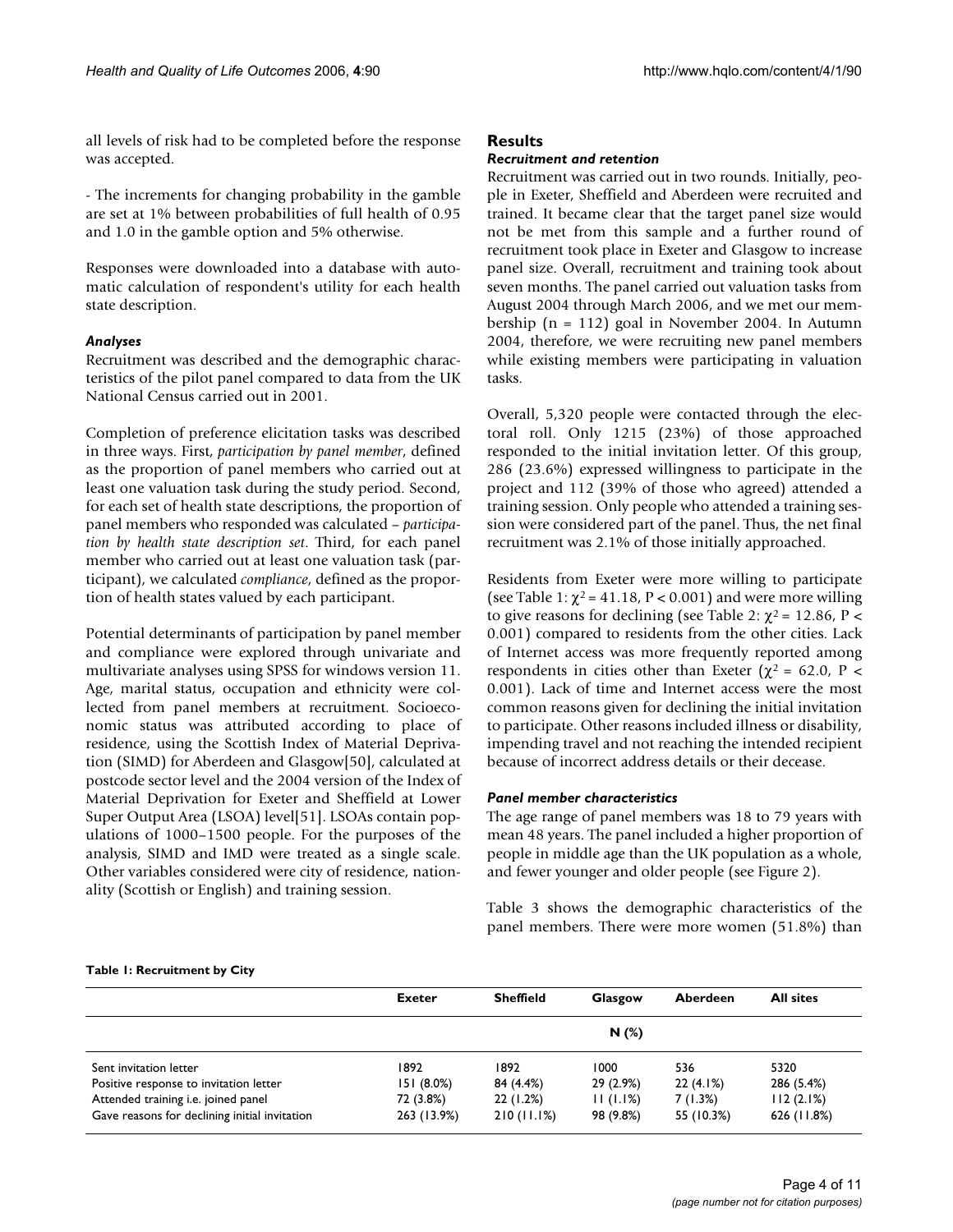|                              | Exeter  | Sheffield | Glasgow | Aberdeen | All cities |
|------------------------------|---------|-----------|---------|----------|------------|
| Reason for not participating |         |           | N(%)    |          |            |
| Don't understand the project | 7(3)    | 8(4)      | 0       | 4(7)     | 19(3)      |
| Not interested               | 7(3)    | 7(3)      | 4(4)    | 3(5)     | 21(3)      |
| Don't have time              | 101(38) | 70 (33)   | 30(31)  | 16(29)   | 217(35)    |
| No access to the Internet    | 49 (19) | 100(48)   | 51 (52) | 28(51)   | 228 (36)   |
| Other                        | 99 (38) | 25(12)    | 13(13)  | 4(7)     | 141(23)    |
| Total                        | 263     | 210       | 98      | 55       | 626        |

#### **Table 2: Reasons for declining initial invitation**

men (48.8%) ( $P = NS$ ). Men were, on average, slightly older than women, though the difference was not significant. The panel had a higher proportion of married and retired people with correspondingly lower proportions of unmarried people and those in employment than the national population. However, only the proportions of married and single people and those from ethnic minorities were differed significantly from national data

Table 4 shows the proportion of panel members from each city whose area of residence fell into tertiles of IMD or SIMD scores ranked at a national level for Scotland or England. The distribution is significant ( $\chi$  = 16.8, P < 0.025). If the panel reflected the national distribution of socioeconomic status as measured by the IMD/SIMD, the samples from each city would contain 33% of people in each national tertile. People from areas of high deprivation are under-represented in the panel, particularly in Exeter and Sheffield. The numbers of people recruited from Scotland were low, making this comparison imprecise.

### *Participation and compliance*

During the first year of the project (October 2004–5), 25 members (22%) of the panel formally withdrew. Most of these panellists had completed some valuations before withdrawal. Having insufficient time, moving house, losing Internet access and personal or family illness were the main reasons cited. There was no statistical association between age, sex or socioeconomic status and this explicit withdrawal from the project.

Overall, 83 panel members (74.1%) participated in the project i.e. carried out at least one valuation. In almost all cases (94.5%), panellists who completed one health state in a set of health states, went on to complete the entire set. Most valuation tasks were carried out in one sitting: in only 13 (2.3%) were responses from a set received on more than one day. In these cases, respondents carried out valuations in no more than two sittings separated by 1 to 28 days (mean 6.9 days, median 6 days).

Panel members were asked to complete the valuation tasks within an arbitrary three week period, although in some cases descriptions were posted for longer. Figure 3 shows the cumulative probability of obtaining a set of values within 21 days. Where respondents carried out valuation on more than one day, the date of completion (i.e. the second date) was used in this calculation.

Taking variations in panel membership into account, overall average participation by health state description set was 41% (range 24%–65%). This is the proportion of available panel members who completed each set of health state descriptions (see Figure 4). The drop in participation around presentation of the third set of decriptions results from a combination of (a) increased panel membership following the second round of recruitment and (b) initial access problems experienced by new panel members, mostly related to incorrect email addresses and incorrect or forgotten logins and passwords. Resolution of these problems resulted in an increase in participation, although this was followed by a gradual decline.

Univariate analysis showed no significant association with participation and age, sex, nationality, city, retirement status or training session. Data on ethnicity were incomplete and excluded from further analysis.

People with lower socioeconomic status were less likely to participate (t test,  $t = 3.713$ ,  $P = 0.013$ ) and those who were married were more likely to participate; 86% of married people participated versus 52.5% of unmarried people ( $\chi^2$  = 13.90, P < 0.001).

Logistic regression confirmed the independent effects of socioeconomic status and marital status on participation. The odds ratio (95% confidence interval) for marital status was 0.57 (0.36 to 0.91), although odds ratios for specific categories were not significant. This analysis is therefore akin to a  $\chi^2$  test for trend. In the same model, the odds ratio for participation according to IMD score was 0.94 (0.91 to 0.98) i.e. the odds of participation fell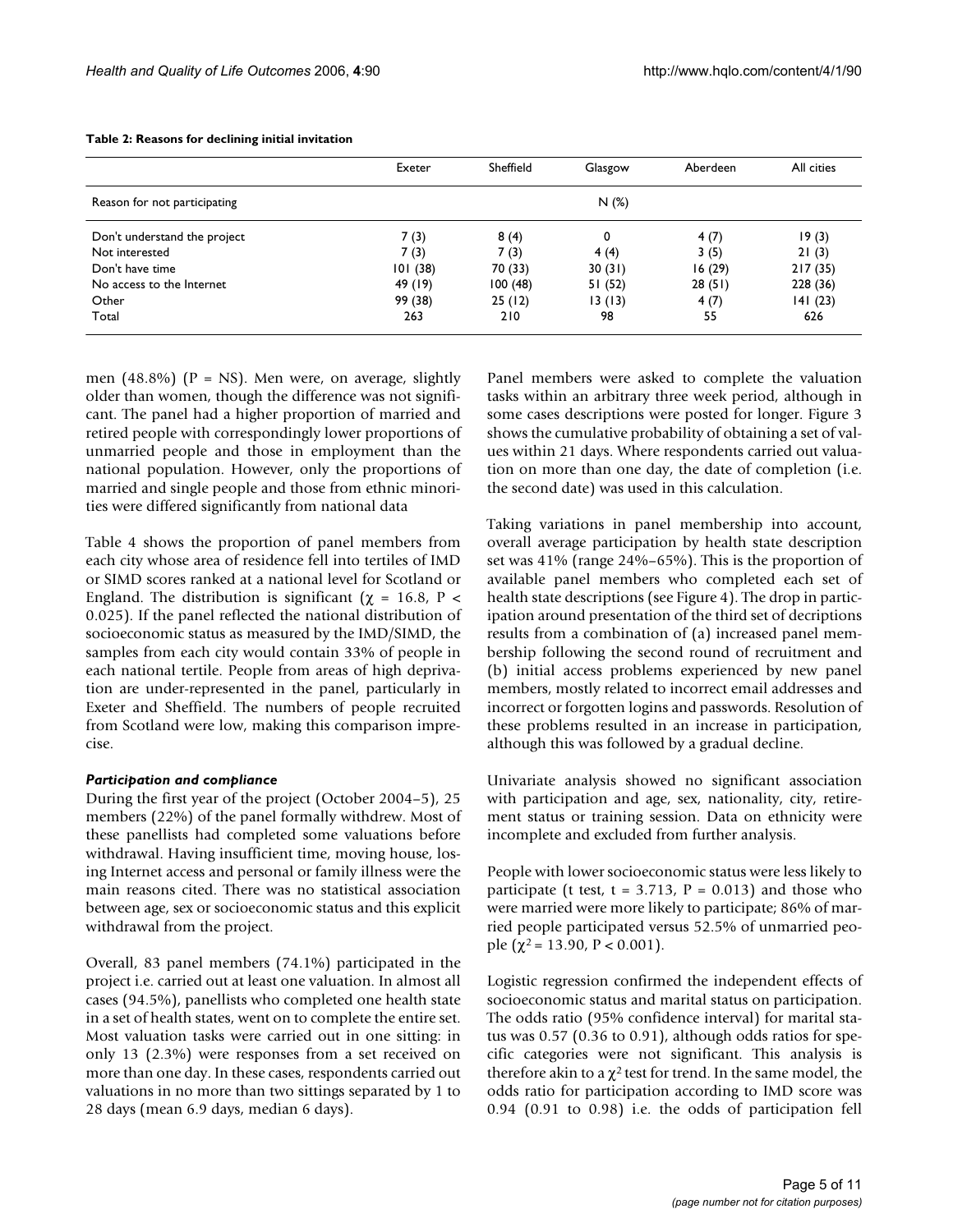

**Figure 2** Value of Health Panel age structure vs UK population.

slightly as IMD (socioeconomic deprivation) increases. Pseudo-R2 for the model was low, at 0.12.

Compliance, defined as the proportion of health state valuations provided by each member as a percentage of the total for which they were eligible to complete, ranged from 3–100% (see Figure 5). A quarter of the panel carried out less than 20% of the elicitation tasks. There was no association between compliance and age (Spearman correlation,  $P = 0.92$ ); sex (t test,  $P = 0.422$ ); nationality  $(ANOVA, P = 0.23)$ ; city  $(ANOVA, P = 0.631)$ ; marital status (t test,  $P = 0.568$ ); occupation (ANOVA,  $P = 0.19$ ) or  $IMD/SIMD score (Spearman correlation, P = 0.40).$ 

# **Discussion**

This is the first attempt, of which we are aware, to collect new utility data repeatedly from members of the public for the specific purpose of informing ongoing cost utility analyses. Although we have demonstrated basic feasibility, in so far as the panel was established as planned and utility data obtained within the required period, recruitment was very low and retention limited. This was, in part, driven by the need for attendence at a training session. Initial positive response to the invitation to participate was similar to that shown in studies previously carried out by one of the authors (JB) aiming to recruit for a single episode of health state valuation using face to face interviews.

Across health state description sets, participation was around 40%, giving a sample size range for each health state description of 28 to 62. Participation by health state description set declined during the study period, demonstrating the need for ongoing recruitment and training. However, around 30% of the panel continued to participate at one year, and appeared to stabilise, consistent with other accounts of Internet research[52]. It is perhaps not surprising that recruitment and retention were limited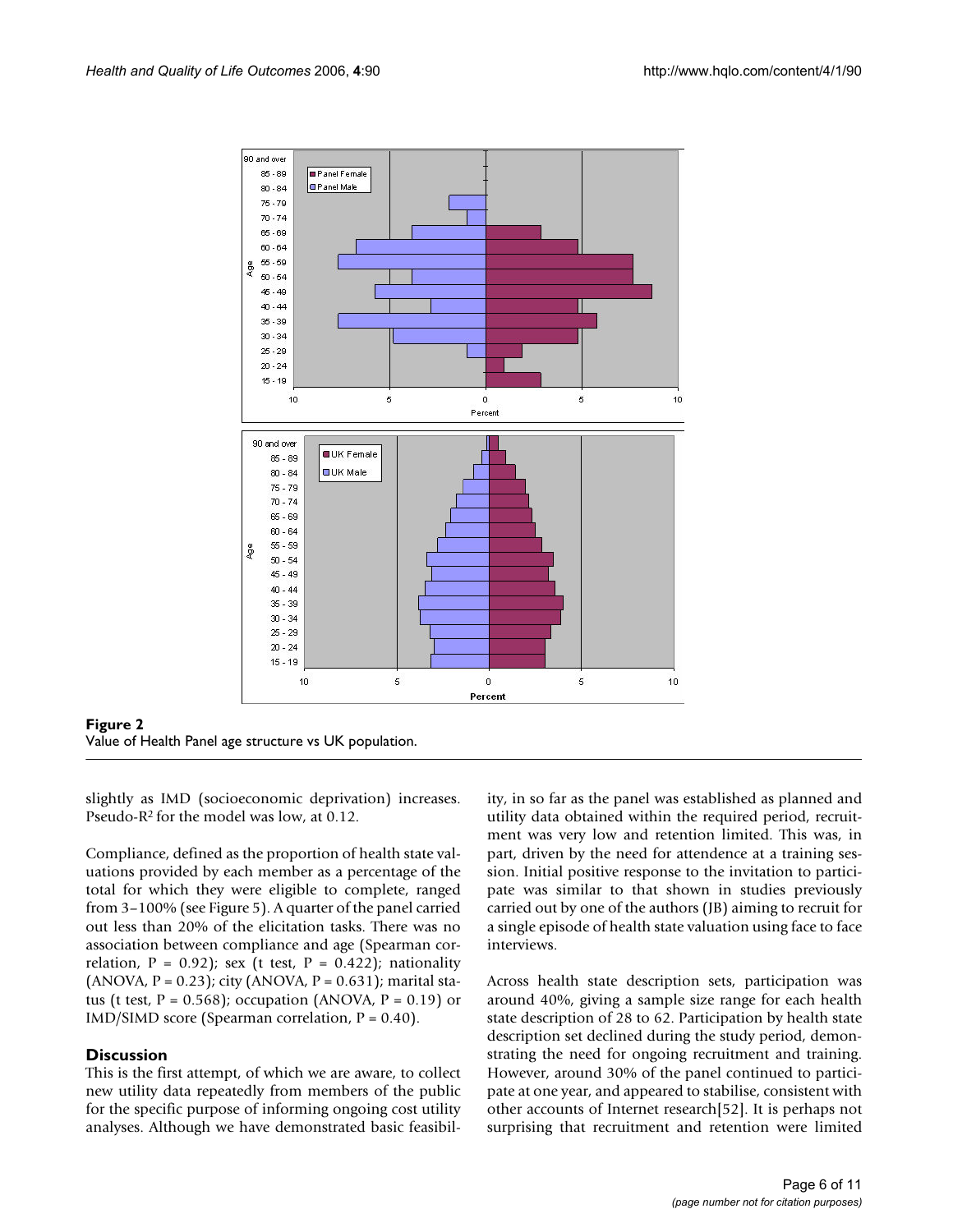|                       |                |      | <b>Panel Characteristics</b> |      |                |      |                                 |                                                |
|-----------------------|----------------|------|------------------------------|------|----------------|------|---------------------------------|------------------------------------------------|
|                       | Males          |      | Females                      |      | Total          |      |                                 |                                                |
|                       | Mean           | SD   | Mean                         | SD   | Mean           | SD   | National (England and Scotland) | Difference between Panel (total) and Nationala |
| Age                   | 50.5           | 13.4 | 46.0                         | 13.0 | 48.2           | 13.3 |                                 |                                                |
|                       | N              | %    | N                            | %    | N              | %    | %                               | % (P)                                          |
| <b>Employment</b>     |                |      |                              |      |                |      |                                 |                                                |
| Student               | $\mathbf{2}$   | 3.7  | 5.                           | 8.6  | $\overline{7}$ | 6.3  | 8.2                             | $-0.7$ (NS)                                    |
| Full-time             | 25             | 46.3 | 22                           | 37.9 | 47             | 42.0 | 55.7                            | $-5.2$ (NS)                                    |
| Part-time             | $\overline{2}$ | 3.7  | $\overline{13}$              | 22.4 | 15             | 13.4 | 16.0                            | $0.2$ (NS)                                     |
| Unemployed            | 0              | 0    | 3                            | 5.2  | 3              | 2.7  | 4.0                             | $-0.8$ (NS)                                    |
| Retired               | 4              | 25.9 | 7                            | 12.1 | 21             | 18.8 | 16.0                            | $6.5$ (NS)                                     |
| Other                 | 5.             | 9.3  | 5                            | 8.6  | 10             | 8.9  |                                 |                                                |
| Unknown               | 6              | 11.1 | 3                            | 5.2  | 9              | 8.0  |                                 |                                                |
| <b>Marital Status</b> |                |      |                              |      |                |      |                                 |                                                |
| Married               | 33             | 61.1 | 37                           | 63.8 | 71             | 68.3 | 40.6                            | $27.7$ (<0.05)                                 |
| Single                | $\mathbf{H}$   | 20.4 | 10                           | 17.2 | 21             | 18.8 | 44.5                            | $-24.1$ (<0.05)                                |
| Divorced              | 3              | 5.6  | 5.                           | 8.6  | 8              | 7.1  | 6.3                             | $1.4$ (NS)                                     |
| Separated             |                | 1.9  | Т.                           | 1.7  | $\overline{2}$ | 1.8  | 2.0                             | $-0.002$ (NS)                                  |
| Widow                 |                | 1.9  |                              | 1.7  | $\mathbf{2}$   | 1.8  | 6.6                             | $-4.8$ (NS)                                    |
| Unknown               | 5              | 9.3  | 4                            | 6.9  | 9              | 8.0  |                                 |                                                |
| <b>Ethnicity</b>      |                |      |                              |      |                |      |                                 |                                                |
| White                 | 44             | 81.5 | 42                           | 72.4 | 86             | 76.8 | 91.4                            | $-14.6$ (<0.05)                                |
| Non-white             | 0              | 0.0  | $\mathbf{I}$                 | 1.7  | Τ.             | 0.9  | 8.6                             | $-7.7$ ( $< 0.05$ )                            |
| Unknown               | 10             | 18.5 | 15                           | 25.9 | 25             | 22.3 |                                 |                                                |

#### **Table 3: Panel member personal characteristics**

a Proportions for Panel data are calculated excluding categories not reported in National data to ensure comparability

given the burden placed on respondents: to attend face to face training and respond to 18 sets of preference measurement with limited rewards (a small cash lottery).

Reips identified 25 advantages and disadvantages (and proposed solutions) of the Internet for psychological experiments[52]. Our study avoided the problem of multiple submissions by requiring logging into the standard gamble and checking the timing of submissions, and the potential for misunderstanding through lack of interaction was addressed by initial training sessions. However, drop out remained high despite the use of financial incentives, reminders, some personalisation and limited feedback. Feedback from the panel suggested that more detailed and personalised feedback on their utility data and the purposes to which they were put, and a certain payment rather than a lottery may have improved compliance.

The three week period chosen for valuation tasks was arbitrary but appears appropriate. The probability of completion by that time was very high, even where health state descriptions were available on the website for longer. This issue has not been addressed in previous studies. The shape of the curve for completion was surprising. We expected there would be an initial surge of responses after descriptions were posted which would quickly tail off, with smaller responses following reminders. Reminders were sent at varying points while each health care description set was posted on the Internet and this may account

| Table 4: Panel compared to national distribution of socioeconomic status |  |  |  |  |
|--------------------------------------------------------------------------|--|--|--|--|
|--------------------------------------------------------------------------|--|--|--|--|

|           |          | $N$ (%) Panel members whose residence falls into national tertiles of IMD* or SIMD* |           |  |  |  |  |  |
|-----------|----------|-------------------------------------------------------------------------------------|-----------|--|--|--|--|--|
| City      | High     | <b>Medium</b>                                                                       | Low       |  |  |  |  |  |
| Exeter    | 12(16.2) | 26(35.1)                                                                            | 34 (45.9) |  |  |  |  |  |
| Sheffield | 4(18.2)  | 7(31.8)                                                                             | 11(50.0)  |  |  |  |  |  |
| Glasgow   | 7(63.6)  | 3(27.3)                                                                             | (9.1)     |  |  |  |  |  |
| Aberdeen  | 2(28.6)  | 0                                                                                   | 5(71.4)   |  |  |  |  |  |
| Total     | 25(22.3) | 36(32.1)                                                                            | 51(45.5)  |  |  |  |  |  |

High = most socioeconomic deprivation

Low = least socioeconomic deprivation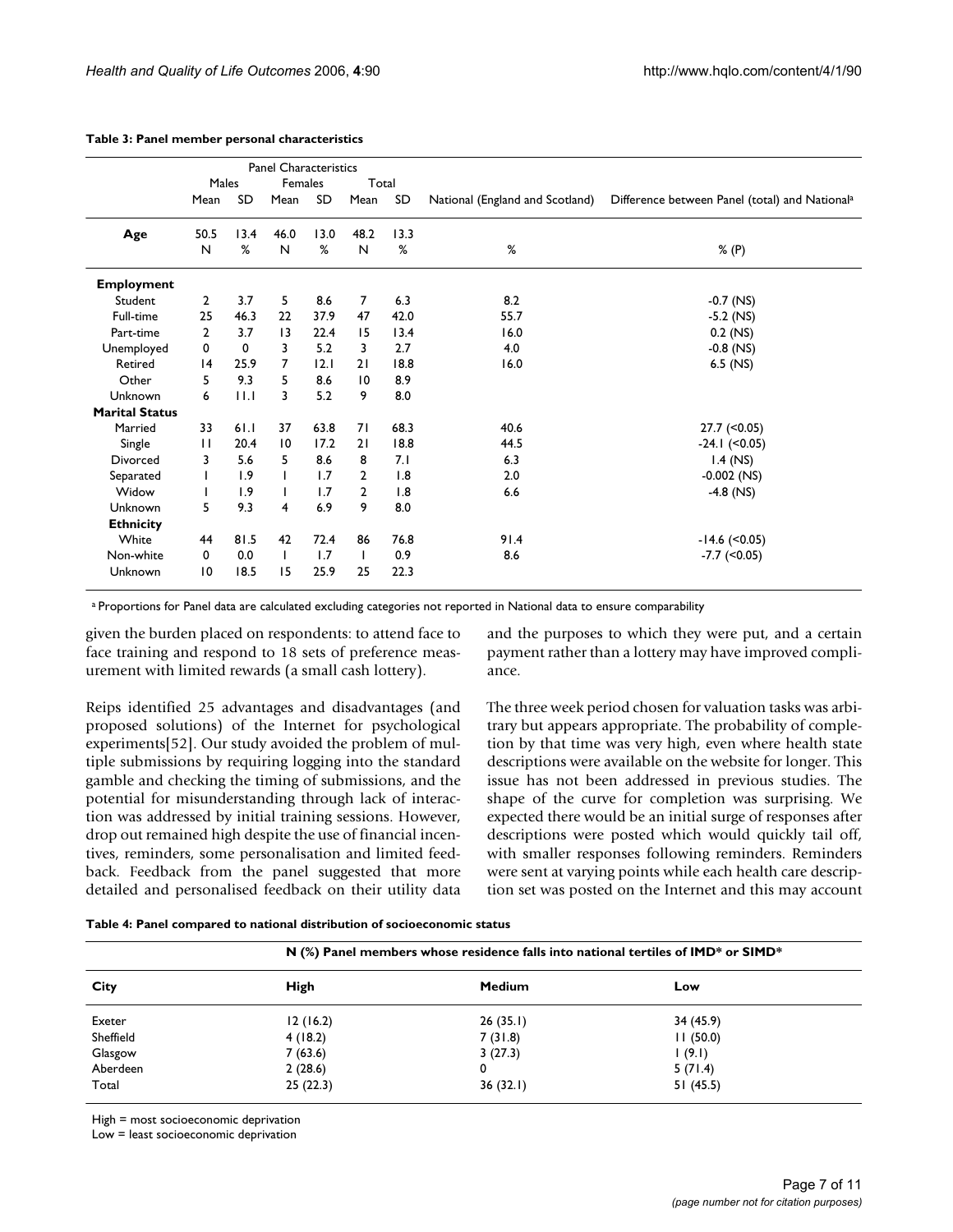

Figure 3 Probability of participation within 21 days of a set of health state descriptions being posted.

for the overall pattern shown i.e. that panellists carried out the valuation tasks fairly evenly throughout the three week period.

The demographic make up of this pilot panel does not reflect Scotland and England as a whole. This was not unexpected: one of the purposes of the pilot study was to understand better the determinants of recruitment, participation and compliance so as to inform the establishment of a larger, more representative panel. Representation of people from more deprived areas, and from ethnic minority groups, was particularly low, demonstrating the challenge for engagement which is shown in other types of study[53] This was despite stratification by socioeconomic status.



**Figure 4** Participation over time.



Distribution of compliance.

In addition to the low initial recruitment from areas of higher socioeconomic deprivation, lack of participation amongst people recruited to the panel was also associated with lower socioeconomic status. The association between marital status and participation is not explained by covariance with the other limited independent variables. Surprisingly, compliance was not associated with socioeconomic status, suggesting either that the number of participants was insufficiently large to demonstrate an effect, or that the principal impact of socioeconomic status is on participation. Lack of adequate access to the Internet or lack of effectiveness in training sessions would be consistent with the latter hypothesis. The association between participation and marital status was not shown for compliance, which showed no association with any of the other covariates measured.

The importance of the panel's lack of representativeness depends on the influence of demographic factors on utilities for hypothetical conditions, which is an area of limited previous study. Age [54-56], sex[54,56], marital status[54], nationality[57], educational level[58] and ethnicity[59] have been demonstrated as being significant predictors of utility. Experience of illness appears to be a particularly important determinant of variation in preferences for hypothetical states [60-62].

The underlying reasons for variation in utilities for hypothetical states is not clear but may relate to risk attitude[63], whose distribution is very unclear in the general population, or numeracy[64].

The extent to which the panel's utilities represent what would be obtained from a demographically representative panel is therefore unclear and may not, relative to other concerns, be of paramount importance. Firstly, most research to date has focussed on the effect of demographic factors on the absolute utilities for health states, rather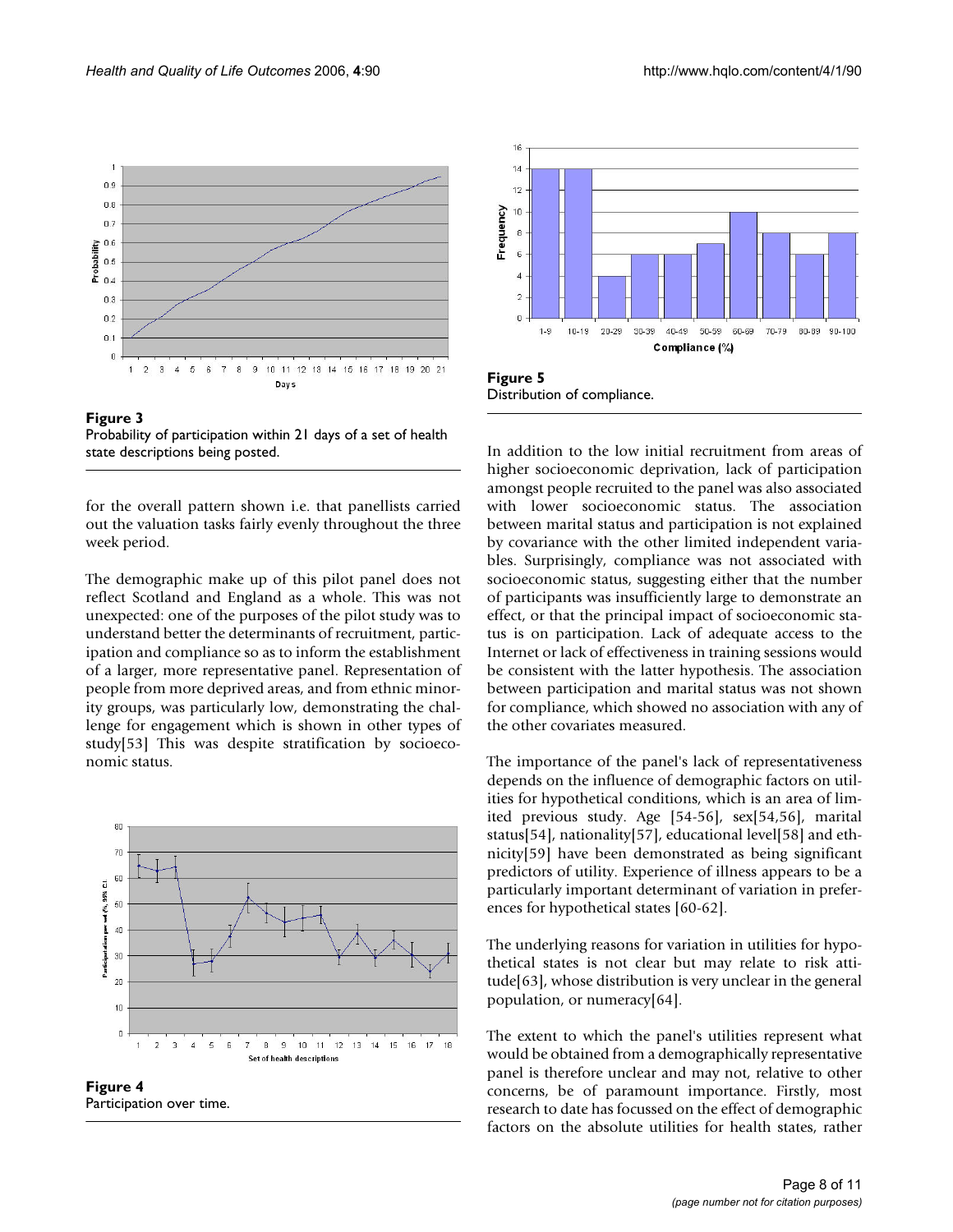than on the impact of these factors on the effect of moving between states. It is not clear, therefore, with the possible exception of current illness[62], whether demographic imbalance would result in different estimates of incremental effectiveness between health technologies competing for scarce health care resources. Secondly, variation in utilities arising from methodological factors (e.g. choice of rating task, perspective of rater) appear to be more influential. This suggests that, while analysts might be cautious about using utilities from a source which is not demographically balanced, they should be more averse to combining utilities from sources which use different methods in the same evaluation.

The use of computer-based preference elicitation is not new[17]. Sumner *et al* developed the Utiter programme in 1991[18]. This was followed by U-Maker[19], Gambler[20], iMPACT[21,22] and, more recently, ProSPEQT[23]. In addition, "one-off" computer based utility assessment has been used in a wide range of studies [65-67] and as a teaching tool[68]. Computer based utility measurement has potential advantages over interviewer-based methods: lower cost once software has been developed; elimination of interviewer variation; avoidance of transcription errors in data entry; potential to address logical errors automatically[22]; and increased flexibility over the time required to complete the task. Acceptability among members of the general public is reasonable, although the standard gamble has been rated as less acceptable than visual analogue scaling or time trade off in one study[69]

The use of the Internet is a logical extension to the development of computer-based utility measurement tools. The most technically sophisticated approach is iMPACT3, developed by Lenert and colleagues. This uses an object orientated approach to facilitate the depiction of health states using written descriptions or multi-media presentations[24] and includes automatic error correction[70] Ubel and colleagues have also developed a series of Internet-based tools, including the person trade off[71] for use in a range of experiments [25-28].

Lenert[72] suggests web based preference elicitation may reduce interviewer bias, although we are not aware of studies which have addressed this using the standard gamble. However, Damschroder *et al*[71] have compared computer based preference measurement using PTO to face to face interview and found no significant differences in: values obtained; occurrence of non-trading; or measures of logical consistency between the two modes.

Although the Value of Health Panel project shares many of the features of other Internet based preference measurement systems, it is unique in having recruited and maintained a group of members of the public who have expressed preferences on a wide range of health state descriptions. Recruitment was, however, not Internetbased. There are no published accounts of recruitment to preference studies using the Internet, although Ubel *et al* have reported obtaining a large representative sample of US citizens for one study[26] Validation of the data obtained from such panels remains important, and logical consistency and procedural invariance are methods which may be applied[73]. Although some work has been carried out in this project[74], the area remains relatively under-studied in general.

The establishment of Internet panels for market research has increased dramatically in the past five years. Harris Interactive, advertise a global panel of 1 million members, with 600,000 in the USA[75]. In the UK, YouGov has recruited a panel of 89,000 people through Internet advertising and floated on the Stock Exchange in 2005 [76]. However, Internet penetration in the UK is only around 52% and people who are likely to join Internet panels are more likely to be politically interested and knowledgeable than those less likely to participate[77].

Nevertheless, it seems likely that the upward trend in Internet access will continue, as will access to broadband technology. This presents important opportunities for preference measurement and research with, potentially, advantages over one-to-one interviews. For example, large numbers of people can be involved; alternatives to written descriptions can be used; costs are likely to be less than one to one interviews; automatic checks for illogical responses can be integrated; and various approaches to representing risk (or time) in preference measurement can be explored. In short, the potential for using the Internet in this field, to improve the application of cost utility analyses and address some of the important methodological challenges that exist in preference measurement, is only beginning to be exploited.

# **Authors' contributions**

KS, RM, JB, JR and AR conceived the study and participated in its design.

KS coordinated the studied, participated in statistical analyses and drafted the manuscript.

MD and TC participated in recruitment, health state development and statistical analyses.

All authors read and approved the final manuscript.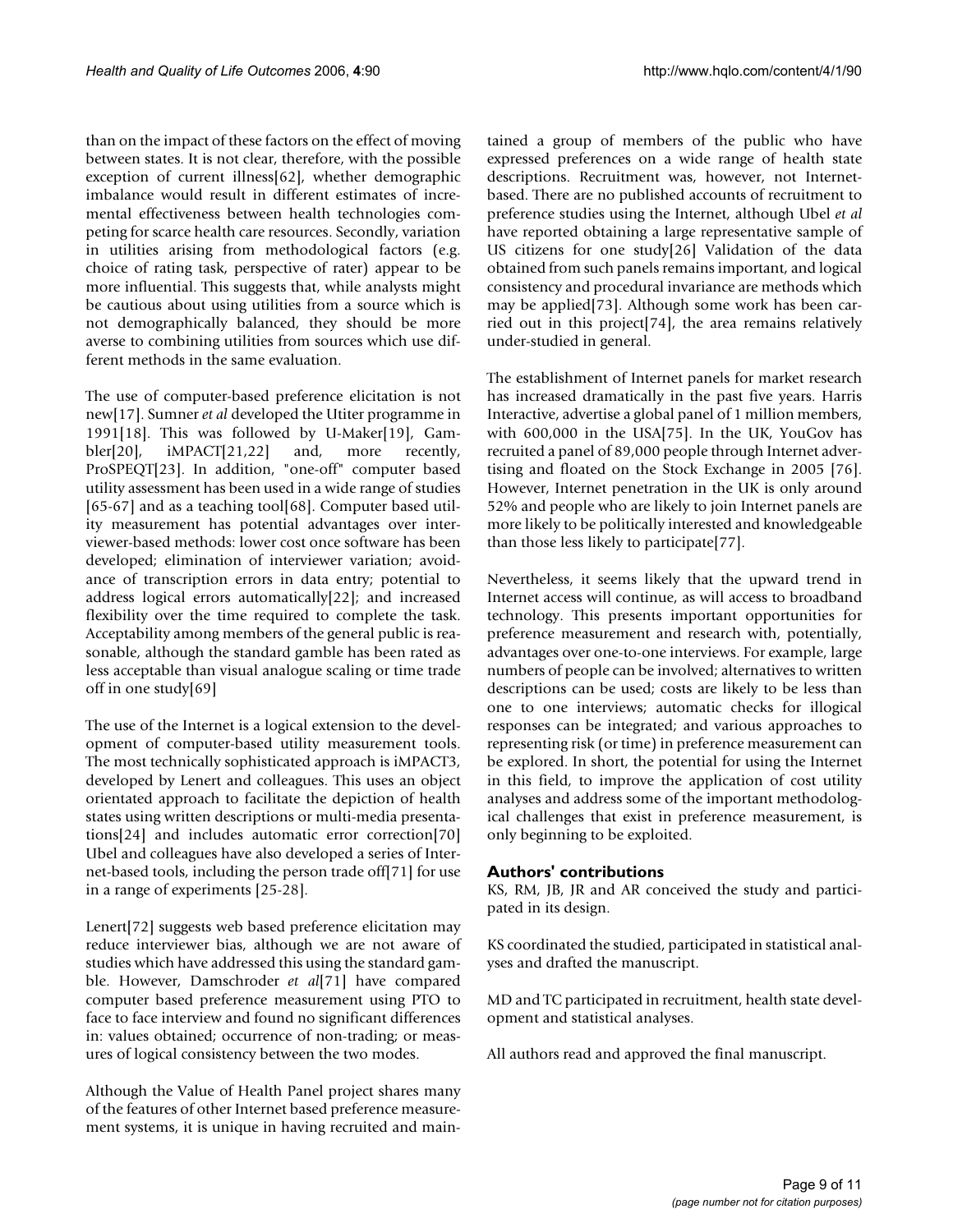### **Funding**

NHS R&D Programme; National Institute for Health and Clinical Excellence (NICE); NHS Quality Improvement Scotland (NHSQIS).

### **Acknowledgements**

We are extremely grateful to the following for their help:

The members of the Value of Health Panel for their hard work and patience;

The patients and clinicians who provided help in the development of health state descriptions;

Joanne Perry for her role as project administrator throughout the project;

Dan Fall (University of Sheffield) and Stephen Elliott (Llama Digital) for website development;

Sam Ballani and Pam Royle for providing IMD and SIMD data.

#### **References**

- 1. Hutton J, Brown R: **[Use of economic evaluation in decision](http://www.ncbi.nlm.nih.gov/entrez/query.fcgi?cmd=Retrieve&db=PubMed&dopt=Abstract&list_uids=11918820)[making: What needs to change?](http://www.ncbi.nlm.nih.gov/entrez/query.fcgi?cmd=Retrieve&db=PubMed&dopt=Abstract&list_uids=11918820)** *Value Health* 2002, **5:**65-66.
- 2. Neumann PJ: **Why don't Americans use cost-effectiveness analysis?** *American Journal of Managed Care* 2005, **10:**308-312.
- 3. Sonnad S, Greenberg D, Rosen A, Neumann P: **[Diffusion of pub](http://www.ncbi.nlm.nih.gov/entrez/query.fcgi?cmd=Retrieve&db=PubMed&dopt=Abstract&list_uids=16110721)[lished cost-utility analyses in the field of health policy and](http://www.ncbi.nlm.nih.gov/entrez/query.fcgi?cmd=Retrieve&db=PubMed&dopt=Abstract&list_uids=16110721) [practice.](http://www.ncbi.nlm.nih.gov/entrez/query.fcgi?cmd=Retrieve&db=PubMed&dopt=Abstract&list_uids=16110721)** *International Journal of Technology Assessment in Health Care* 2005, **21:**399-402.
- 4. Glennie J, Torrance GW, Baladi J, Berka C, Hubbard E, Menon D, Otten N, Riviera M: **[The revised Canadian Guidelines for the](http://www.ncbi.nlm.nih.gov/entrez/query.fcgi?cmd=Retrieve&db=PubMed&dopt=Abstract&list_uids=10537963) [Economic Evaluation of Pharmaceuticals.](http://www.ncbi.nlm.nih.gov/entrez/query.fcgi?cmd=Retrieve&db=PubMed&dopt=Abstract&list_uids=10537963)** *Pharmacoeconomics* 1999, **15:**459-468.
- 5. Weinstein MC, Siegel JE, Gold MR, Kamlet MS, Russell LB: **[recom](http://www.ncbi.nlm.nih.gov/entrez/query.fcgi?cmd=Retrieve&db=PubMed&dopt=Abstract&list_uids=8849754)[mendations of the panel on cost-effectiveness in health and](http://www.ncbi.nlm.nih.gov/entrez/query.fcgi?cmd=Retrieve&db=PubMed&dopt=Abstract&list_uids=8849754) [medicine consensus statement.](http://www.ncbi.nlm.nih.gov/entrez/query.fcgi?cmd=Retrieve&db=PubMed&dopt=Abstract&list_uids=8849754)** *JAMA* 1996, **276:**1253-1258.
- 6. National Institute for Clinical Excellence: **Guide to the Methods of Technology Appraisal.** London, National Institute for Clinical Excellence; 2003.
- 7. Dolan P: **[Whose Preferences Count?](http://www.ncbi.nlm.nih.gov/entrez/query.fcgi?cmd=Retrieve&db=PubMed&dopt=Abstract&list_uids=10520686)** *Med Decis Making* 1999, **19:**482-486.
- 8. Brazier J, Akehurst R, Brennan A, Dolan P, Claxton K, McCabe C, O'Hagan T, Sculpher M, Tsuchyia A: **Should patients have a greater role in valuing health states: whose well-being is it anyway? [04/3].** Sheffield, School of Health and Related Research, University of Sheffield. Discussion Paper Series; 2004.
- 9. Torrance G, Feeny D, Furlong W, Barr R, Zhang Y, Wang Q: **[Multi](http://www.ncbi.nlm.nih.gov/entrez/query.fcgi?cmd=Retrieve&db=PubMed&dopt=Abstract&list_uids=8676608)[attribute utility functions for a comprehensive health status](http://www.ncbi.nlm.nih.gov/entrez/query.fcgi?cmd=Retrieve&db=PubMed&dopt=Abstract&list_uids=8676608) [classification.](http://www.ncbi.nlm.nih.gov/entrez/query.fcgi?cmd=Retrieve&db=PubMed&dopt=Abstract&list_uids=8676608)** *Medical Care* 1996, **34:**702-722.
- 10. Gafni A: **[Willingness to pay as a measure of benefits: relevant](http://www.ncbi.nlm.nih.gov/entrez/query.fcgi?cmd=Retrieve&db=PubMed&dopt=Abstract&list_uids=1745082) [questions in the context of public decision making about](http://www.ncbi.nlm.nih.gov/entrez/query.fcgi?cmd=Retrieve&db=PubMed&dopt=Abstract&list_uids=1745082) [health care programmes.](http://www.ncbi.nlm.nih.gov/entrez/query.fcgi?cmd=Retrieve&db=PubMed&dopt=Abstract&list_uids=1745082)** *Medical Care* 1991, **29:**1246-1252.
- 11. De Wit GA, Busschbach JJ, De Charro FT: **[Sensitivity and perspec](http://www.ncbi.nlm.nih.gov/entrez/query.fcgi?cmd=Retrieve&db=PubMed&dopt=Abstract&list_uids=10721013)[tive in the valuation of health status: whose values count?](http://www.ncbi.nlm.nih.gov/entrez/query.fcgi?cmd=Retrieve&db=PubMed&dopt=Abstract&list_uids=10721013)** *Health Econ* 2000, **9:**109-126.
- 12. Buckingham K: **A note on HYE (healthy years equivalent).** *Health Economics* 1993, **12:**301-309.
- 13. Ubel P, Richardson J, Menzel P: **[Societal value, the person trade](http://www.ncbi.nlm.nih.gov/entrez/query.fcgi?cmd=Retrieve&db=PubMed&dopt=Abstract&list_uids=10721014)[off, and the dilemma of whose values to measure for cost](http://www.ncbi.nlm.nih.gov/entrez/query.fcgi?cmd=Retrieve&db=PubMed&dopt=Abstract&list_uids=10721014)[effectiveness analysis.](http://www.ncbi.nlm.nih.gov/entrez/query.fcgi?cmd=Retrieve&db=PubMed&dopt=Abstract&list_uids=10721014)** *Health Economics* 2000, **9:**127-136.
- 14. Furlong W, Oldridge N, Perkins A, Feeny D, Torrance GW: **Community or Patient Preferences for Cost-Utility Analyses: Does it Matter?** *International Society for Pharmacoeconomics, ISPOR Conference, Arlington, Virginia* 2003.
- 15. Stein K, Fry A, Round A, Milne R, Brazier J: **What value health? A review of health state values used in early technology assessments for NICE.** *Applied Health Economics and Policy* 2006.
- 16. Dolan P: **The measurement of health related quality of life for use in resource allocation in health care.** In *Handbook of Health*

*Economics* Edited by: Culyer A, Newhouse J. London: Elsevier Science; 2002.

- 17. Brennan P, Strombom I: **[Improving health care by understand](http://www.ncbi.nlm.nih.gov/entrez/query.fcgi?cmd=Retrieve&db=PubMed&dopt=Abstract&list_uids=9609495)[ing patient preferences.](http://www.ncbi.nlm.nih.gov/entrez/query.fcgi?cmd=Retrieve&db=PubMed&dopt=Abstract&list_uids=9609495)** *Journal of the American Medical Informatics Association* 1998, **5:**257-262.
- 18. Sumner W, Nease R, Littenberg B: **U-titer: a utility assessment tool.** *Proceedings of the Annual Symposium on Computer Application in Medical Care* 1991:701-705.
- 19. Sonnenberg FA: **UMaker.** New Jersey, Clinical Informatics Research Group, University of Medicine and Dentistry; 1993.
- 20. Gonzalez B, Eckman G, *et al.*: **Gambler: a computer workstation for patient utility assessment.** *Medical Decision Making* 1992, **12:**350.
- 21. Lenert L, Michelson D, Flowers C, Bergen M: **IMPACT: an objectorientated graphical environment for construction of multimedia patient interviewing software.** *Proceedings of the Annual Symposium on Computer Application in Medical Care* 1995:319-323.
- 22. Lenert LA, Sturley A, Watson ME: **[iMPACT3: Internet-Based](http://www.ncbi.nlm.nih.gov/entrez/query.fcgi?cmd=Retrieve&db=PubMed&dopt=Abstract&list_uids=12458976) [Development and Administration of Utility Elicitation Pro](http://www.ncbi.nlm.nih.gov/entrez/query.fcgi?cmd=Retrieve&db=PubMed&dopt=Abstract&list_uids=12458976)[tocols.](http://www.ncbi.nlm.nih.gov/entrez/query.fcgi?cmd=Retrieve&db=PubMed&dopt=Abstract&list_uids=12458976)** *Med Decis Making* 2002, **22:**464-474.
- 23. McFarlane P, Bayoumi A, Pierratos A, Redelmeier D: **[The quality of](http://www.ncbi.nlm.nih.gov/entrez/query.fcgi?cmd=Retrieve&db=PubMed&dopt=Abstract&list_uids=12911550) [life and cost utility of home nocturnal and conventional in](http://www.ncbi.nlm.nih.gov/entrez/query.fcgi?cmd=Retrieve&db=PubMed&dopt=Abstract&list_uids=12911550)[center haemodialysis.](http://www.ncbi.nlm.nih.gov/entrez/query.fcgi?cmd=Retrieve&db=PubMed&dopt=Abstract&list_uids=12911550)** *Kidney International* 2003, **64:**1004-1011.
- 24. Goldstein MK, Clarke AE, Michelson D, Garber AM, Bergen MR, Lenert LA: **[Developing and Testing a Multimedia Presentation of](http://www.ncbi.nlm.nih.gov/entrez/query.fcgi?cmd=Retrieve&db=PubMed&dopt=Abstract&list_uids=7528868) [a Health-state Description.](http://www.ncbi.nlm.nih.gov/entrez/query.fcgi?cmd=Retrieve&db=PubMed&dopt=Abstract&list_uids=7528868)** *Med Decis Making* 1994, **14:**336-344.
- 25. Damschroder L, Zikmund-Fisher B, Kulpa J, Ubel P: **Considering adaptation in preference elicitations.** *Society for Medical Decision Making Annual Conference; San Francisco* 2005.
- 26. Damschroder L, Muroff J, Smith D, Ubel P: **A reversal in the public/patient discrepancy: utility ratings for pain from pain patients are lower than from non-patients.** *Society for Medical Decision Making Annual Conference; San Francisco* 2005.
- 27. Damschroder L, Ubel P, Zikmund-Fisher B, Kim S, Johri M: **A randomized trial of a web-based deliberation exercise: improving the quality of healthcare allocation preference surveys.** *Society for Medical Decision Making Annual Conference; San Francisco* 2005.
- 28. Baron J, Ubel P: **Types of inconsistency in health-state utility judgements.** *Organizational Behaviour and Human Decision Processes* 2002, **89:**1100-1118.
- 29. Lenert LA, Goldstein MK, Bergen MR, Garber AM: **The Effects of the Content of Health State Descriptions on the Between-Subject Variability in Preferences.** California, USA, Stanford University; 2005:1-21.
- 30. Lenert LA, Ziegler J, Lee T, Unfred C, Mahmoud R: **The Risks of Multimedia Methods: Effects of Actor's Race and Gender on Preferences for Health States.** *J of the American Informatics Assn* 2000, **7:**177-185.
- 31. Marquet RL, Bartelds AI, van Noort SP, Koppeschaar CE, Paget J, Schellevis FG, van der ZJ: [Internet-based monitoring of influ](http://www.ncbi.nlm.nih.gov/entrez/query.fcgi?cmd=Retrieve&db=PubMed&dopt=Abstract&list_uids=17018161)**[enza-like illness \(ILI\) in the general population of the Neth](http://www.ncbi.nlm.nih.gov/entrez/query.fcgi?cmd=Retrieve&db=PubMed&dopt=Abstract&list_uids=17018161)[erlands during the 2003-2004 influenza season.](http://www.ncbi.nlm.nih.gov/entrez/query.fcgi?cmd=Retrieve&db=PubMed&dopt=Abstract&list_uids=17018161)** *BMC Public Health* 2006, **6:**242.
- 32. Hubbard PA, Broome ME, Antia LA: **[Pain, coping, and disability in](http://www.ncbi.nlm.nih.gov/entrez/query.fcgi?cmd=Retrieve&db=PubMed&dopt=Abstract&list_uids=15934559) [adolescents and young adults with cystic fibrosis: a Web](http://www.ncbi.nlm.nih.gov/entrez/query.fcgi?cmd=Retrieve&db=PubMed&dopt=Abstract&list_uids=15934559)[based study.](http://www.ncbi.nlm.nih.gov/entrez/query.fcgi?cmd=Retrieve&db=PubMed&dopt=Abstract&list_uids=15934559)** *Pediatr Nurs* 2005, **31:**82-86.
- 33. Bowen A, Williams M, Horvath K: **[Using the internet to recruit](http://www.ncbi.nlm.nih.gov/entrez/query.fcgi?cmd=Retrieve&db=PubMed&dopt=Abstract&list_uids=15475678) [rural MSM for HIV risk assessment: sampling issues.](http://www.ncbi.nlm.nih.gov/entrez/query.fcgi?cmd=Retrieve&db=PubMed&dopt=Abstract&list_uids=15475678)** *AIDS Behav* 2004, **8:**311-319.
- 34. Fernandez MI, Varga LM, Perrino T, Collazo JB, Subiaul F, Rehbein A, Torres H, Castro M, Bowen GS: **[The Internet as recruitment](http://www.ncbi.nlm.nih.gov/entrez/query.fcgi?cmd=Retrieve&db=PubMed&dopt=Abstract&list_uids=15511727) [tool for HIV studies: viable strategy for reaching at-risk His](http://www.ncbi.nlm.nih.gov/entrez/query.fcgi?cmd=Retrieve&db=PubMed&dopt=Abstract&list_uids=15511727)[panic MSM in Miami?](http://www.ncbi.nlm.nih.gov/entrez/query.fcgi?cmd=Retrieve&db=PubMed&dopt=Abstract&list_uids=15511727)** *AIDS Care* 2004, **16:**953-963.
- 35. Clarke G, Reid E, Eubanks D, O'Connor E, DeBar LL, Kelleher C, Lynch F, Nunley S: **[Overcoming depression on the Internet](http://www.ncbi.nlm.nih.gov/entrez/query.fcgi?cmd=Retrieve&db=PubMed&dopt=Abstract&list_uids=12554545) [\(ODIN\): a randomized controlled trial of an Internet depres](http://www.ncbi.nlm.nih.gov/entrez/query.fcgi?cmd=Retrieve&db=PubMed&dopt=Abstract&list_uids=12554545)[sion skills intervention program.](http://www.ncbi.nlm.nih.gov/entrez/query.fcgi?cmd=Retrieve&db=PubMed&dopt=Abstract&list_uids=12554545)** *J Med Internet Res* 2002, **4:**E14.
- 36. Formica M, Kabbara K, Clark R, McAlindon T: **[Can clinical trials](http://www.ncbi.nlm.nih.gov/entrez/query.fcgi?cmd=Retrieve&db=PubMed&dopt=Abstract&list_uids=15111272) [requiring frequent participant contact be conducted over](http://www.ncbi.nlm.nih.gov/entrez/query.fcgi?cmd=Retrieve&db=PubMed&dopt=Abstract&list_uids=15111272) the Internet? Results from an online randomized controlled [trial evaluating a topical ointment for herpes labialis.](http://www.ncbi.nlm.nih.gov/entrez/query.fcgi?cmd=Retrieve&db=PubMed&dopt=Abstract&list_uids=15111272)** *J Med Internet Res* 2004, **6:**e6.
- 37. Rhodes SD, Bowie DA, Hergenrather KC: **[Collecting behavioural](http://www.ncbi.nlm.nih.gov/entrez/query.fcgi?cmd=Retrieve&db=PubMed&dopt=Abstract&list_uids=12490652) [data using the world wide web: considerations for research](http://www.ncbi.nlm.nih.gov/entrez/query.fcgi?cmd=Retrieve&db=PubMed&dopt=Abstract&list_uids=12490652)[ers.](http://www.ncbi.nlm.nih.gov/entrez/query.fcgi?cmd=Retrieve&db=PubMed&dopt=Abstract&list_uids=12490652)** *J Epidemiol Community Health* 2003, **57:**68-73.